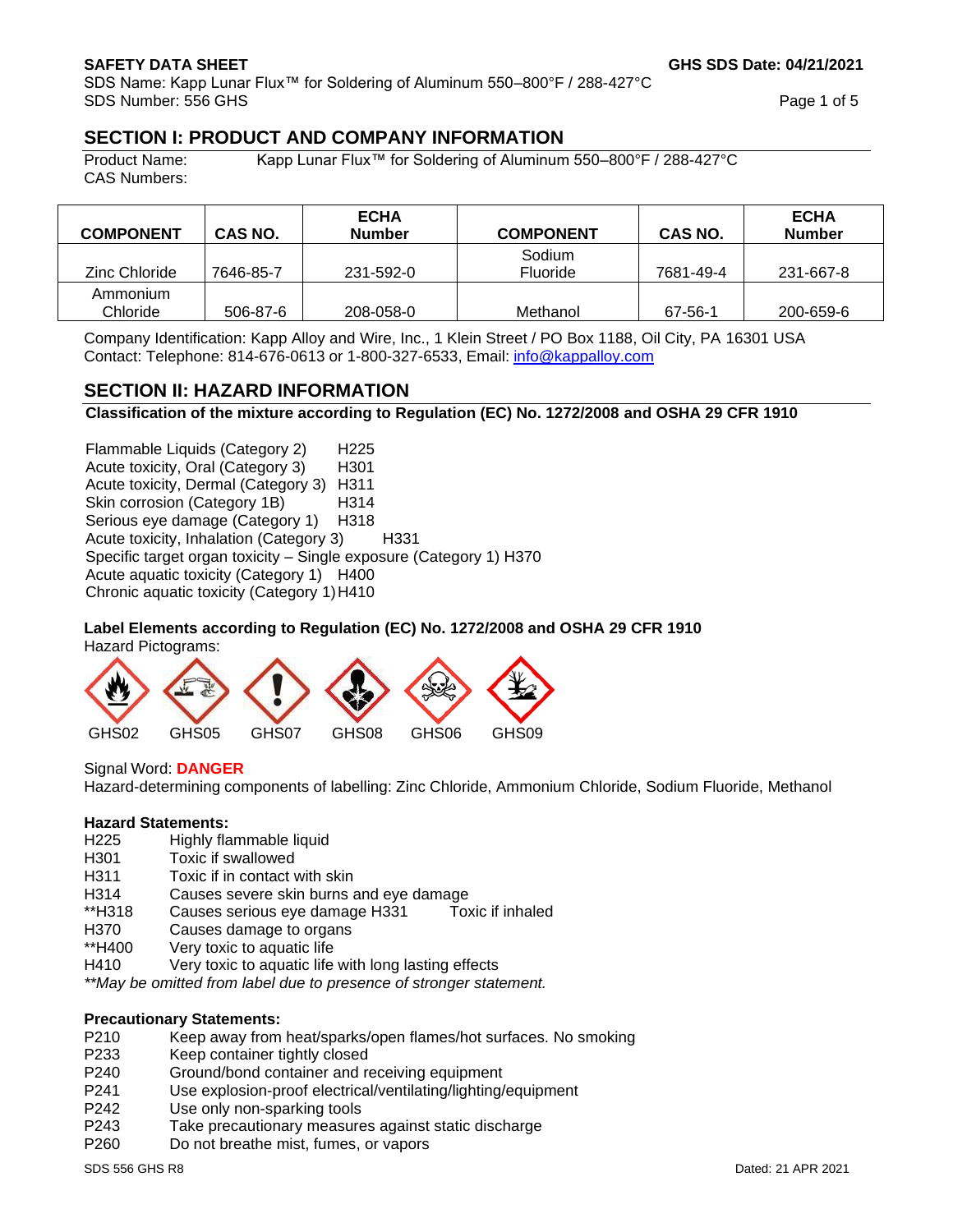SDS Name: Kapp Lunar Flux™ for Soldering of Aluminum 550–800°F / 288-427°C SDS Number: 556 GHS

Page 2 of 5

- P264 Wash skin thoroughly after handling
- P270 Do not eat, drink or smoke when using this product
- P271 Use only outdoors or in a well-ventilated area
- P273 Avoid release to the environment
- P280 Wear protective gloves, protective clothing, and eye protection or face protection
- P301+P312+P330+P331 IF SWALLOWED: Call a POISON CENTER if you feel unwell. Rinse mouth. Do NOT induce vomiting.
- P303+P361+P353 IF ON SKIN (or hair): Take off immediately all contaminated clothing. Rinse skin with water/shower.
- P304+P340+P310 IF INHALED: Remove person to fresh air and keep comfortable for breathing. Immediately call a POISON CENTER or doctor.
- P305+P351+P338+P310 IF IN EYES: Rinse cautiously with water for several minutes. Remove contact lenses, if present and easy to do. Continue rinsing. Immediately call POISON **CENTER**
- P307+P311 IF exposed: Call a POISON CENTER or doctor/physician
- P332+P313 If skin irritation occurs: get medical advice/attention
- P337+P313 If eye irritation persists, get medical advice/attention
- P362 Take off contaminated clothing and wash before reuse
- P370+P378 In case of fire: Use dry sand, dry chemical or alcohol-resistant foam to extinguish
- P403+P233 Store in a well-ventilated place. Keep container tightly closed
- P403+P235 Store in a well-ventilated place. Keep cool.
- P391 Collect spillage
- P405 Store locked up
- P501 Dispose of contents and/or container to an approved waste disposal plantin accordance with local/regional/national/internationalregulations.

## **Other hazards:**

PBT: Does not meet criteria for persistent – bio cumulative – toxic.

vPvB: Does not meet criteria for very persistent – very bio cumulative.

# **SECTION III: COMPOSITION / INGREDIENTS**

\*(Hazardous components 1% or greater; Carcinogens 0.1% or greater) None of the materials in this product are listed in NTP, IARC, or OSHA as carcinogens.

| <b>Component</b>  | <b>CAS</b><br><b>Number</b> | <b>OSHA</b><br><b>PEL</b> | <b>ACGIH</b><br><b>TLV</b> | <b>OTHER LIMITS RECOMMENDED</b>               |
|-------------------|-----------------------------|---------------------------|----------------------------|-----------------------------------------------|
| Zinc Chloride     | 7646-85-7                   | mq/m <sup>3</sup>         | I mg/m $3$                 | Hazard: Corrosive                             |
| Methanol          | 67-56-1                     | 200 mg/m <sup>3</sup>     |                            | Hazard: Flammable                             |
| Sodium Fluoride   | 7681-49-4                   | 2.5 mg/m <sup>3</sup>     | 2.5 mg/m <sup>3</sup>      | Hazard: Acute & Chronic Effects (See Sec III) |
| Ammonium Chloride | 506-87-6                    | 10 mg/m $3$               | 10 mg/m $3$                | Hazard: May be nuisance dust                  |

 $NA = Not$  Applicable NE = Not Established NAIF = No Applicable Information found

# **SECTION IV: FIRST AID MEASURES**

IF IN EYES: Flush with water for at least 15 minutes to remove irritant. Remove contact lenses, if present and easy to do. Continue rinsing. Consult a physician immediately.

IF INHALED: Terminate exposure and remove to fresh air. Call physician; advise of chemical composition (section III). Over-inhalation may cause life-threatening lung injury.

IF ON SKIN: Wash thoroughly with soap and water to remove any residue. If a rash develops, call a physician. IF SWALLOWED: Do NOT induce vomiting. Never give anything by mouth to an unconscious person. Rinse mouth with water. Call a physician or Poison Control Center IMMEDIATELY; Advise of chemical composition (Section III). Corrosive to mucous membranes. May containcorrosive hydrofluoric acid solution.

# **SECTION V: FIRE FIGHTING MEASURES**

Flash point & Methods Used: 60°F / 15.6°C Auto Ignition Temperature: None Flammability Limits: (in air, % by volume) LEL: 5.5; UEL: 36.7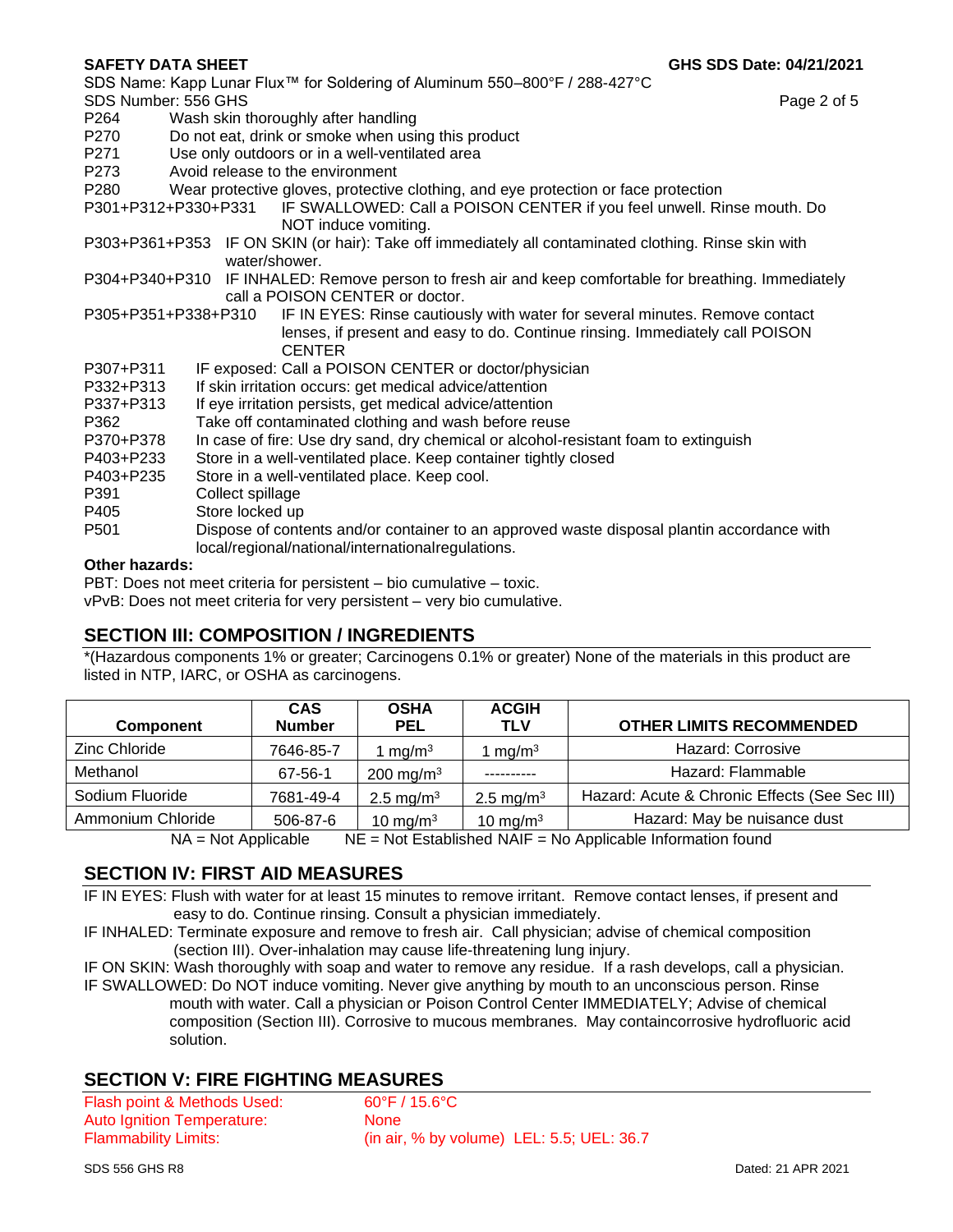SDS Name: Kapp Lunar Flux™ for Soldering of Aluminum 550–800°F / 288-427°C SDS Number: 556 GHS

Page 3 of 5

Extinguisher Media: All-purpose type foam for large fires. CO<sub>2</sub> or dry chemical extinguisher for small fires.

Special Fire Fighting Procedures: Full protective equipment required. May release zinc oxide and HCI fumes. Toxic metal halide fumes produced. Unusual Fire/Explosion Hazards: Dense smoke may be generated

## **EMERGENCY PHONE NUMBER \* CALL 1-800-327-6533 \* AVAILABLE 24 HOURS**

# **SECTION VI: ACCIDENTAL RELEASE MEASURES**

Steps to be taken if material is spilled or released:

**Personal Precautions and Equipment and emergency procedures:** Prevent direct contact to skin, eyes, and clothes. Use personal protective equipment. Avoid breathing vapors, mist, or gas. Ensure adequate ventilation. Remove all sources of ignition. Evacuate personnel to safe areas. *See section 8 for personal protection.* **Environmental Precautions:** Prevent further leakage or spillage if safe to do so. Do not let product enter drains.

**In Case Material is spilled:** First neutralize with soda ash or sodium bicarbonate, dilute withwater and dispose of in accordance with EPA regulations.

## **SECTION VII: HANDLING AND STORAGE**

Precautions to be taken in handling and storage:  $\delta$  o

- Store flux at ambient conditions 35-80 F (2-27 C). Keep under extremely dry and controlled conditions. Containers which are opened must be carefully resealed and kept upright to prevent leakage.
- Wash thoroughly after handing and remove any residue. No eating or smoking in work area.
- Do not breathe fumes may be fatal! Professionally wash contaminated clothing before re-use. Material will naturally absorb moisture and cake solid. Existing lung disorders will have increased toxic susceptibility.

# **SECTION VIII: EXPOSURE CONTROLS / PERSONAL PROTECTION**



**OSHA Permissible Exposure Limit (PEL):** 5 mg/m<sup>3</sup> **ACGIH Threshold Limit Value (TLV):** 5 mg/m<sup>3</sup>

**Engineering Controls:** Use local exhaust ventilation to maintain air concentrations of vapors and fumes below occupational exposure standards.

## **Special Engineering Control Needs:** NA

- **Respiratory Protection:** Where risk assessment shows air-purifying respirators are appropriate,use a full-face respirator with multi-purpose combination (USA) or ABEK (EN 14387) respirator cartridges as a backup to engineering controls. If the respirator is the sole means of protection, use a full-face supplied air respirator. Use respirators and components tested an approved under appropriate government standards such as NIOSH(USA) or CEN (EU).
- **Protective Gloves:** Handle with gloves. (Nitrile Rubber recommended) Gloves must be inspected prior to use. Use proper glove removal techniques (without touching glove's outer surface) to avoid skin contact with this product. Dispose of contaminated gloves after use in accordance with applicable laws and good lab practices. Wash and dry handsafter handling.
- **Eye Protection:** Use tightly fitting safety goggles. Use equipment for eye protection tested and approved under appropriate government standards such as NIOSH (USA) or EN 166 (EU)
- **Body Protection:** Complete suit protecting against chemical, flame retardant antistatic protective clothing. The type of protective equipment must be selected according to the concentration and amount of the dangerous substance at the specific workplace

If used in solution, or mixed with other substances, and under conditions which differ from EN 374, contact the supplier of the CE approved gloves. This recommendation is advisory only and must be evaluated by an industrial hygienist and safety officer familiar with the specific situation of anticipated use by our customers. It should not be construed as offering an approval for any specific use scenario.

See also: 29 CFR 1910.132 - 29 CFR 1910.140. *Personal Protective Equipment* 29 CFR 1910.251 - 29 CFR 1910.257. *Welding, Cutting and Brazing*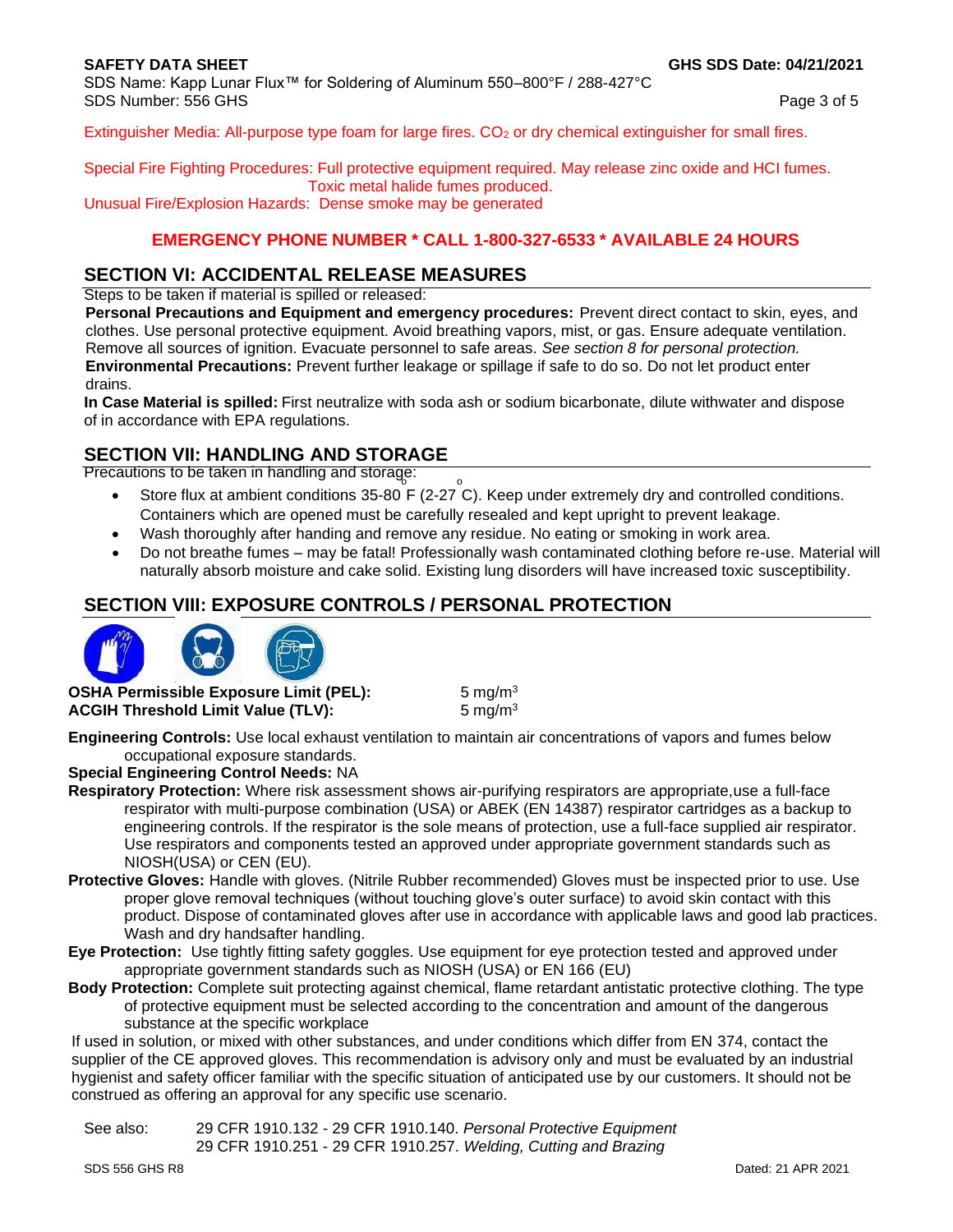SDS Name: Kapp Lunar Flux™ for Soldering of Aluminum 550–800°F / 288-427°C SDS Number: 556 GHS

**GHS SDS Date: 04/21/2021**

Page 4 of 5

## **SECTION IX: PHYSICAL AND CHEMICAL PROPERTIES**

| Appearance and Odor:                            | White slurry with alcohol odor; corrosive                                       |
|-------------------------------------------------|---------------------------------------------------------------------------------|
| Specific Gravity:                               | 1.51                                                                            |
| Boiling Point (@ 760 mmHg):                     | $148.3^{\circ}$ F / 64.6 $^{\circ}$ C                                           |
| Solubility in Water $(100 = \text{complete})$ : | Moderate                                                                        |
| Active Temperature Range:                       | Active between 550 - 800°F / 288-427°C                                          |
| pH:                                             | $10 - 11$                                                                       |
|                                                 | Coneral purpose high temperature aluminum soldering flux with corresive residue |

General purpose high temperature aluminum soldering flux with corrosive residue.

## **SECTION X: STABILITY AND REACTIVITY**

Stability: Stable under recommended storage conditions.

Conditions to avoid: Excessive heat; decomposes forming corrosive, skin penetrating, toxic gases Incompatibility (materials to avoid): Alkaline, strong oxidizers or reducers, cyanides or combustible materials Hazardous Combustion / Decomposition: Toxic hydrofluoric acid, ammonium, zinc Chloride, and zinc oxide.

## **SECTION XI: TOXICOLOGY INFORMATION**

**Likely Route(s) of Exposure:** Inhalation, ingestion, skin and eye contact

**Symptoms (Immediate and Chronic) from**

**Acute Exposure Acute Exposure Acute Exposure No data available** 

**Prolonged or Repeated Exposure** No data available

**Measure(s) of toxicity No data available No data available** 

**Is this chemical listed in the National Toxicology Program (NTP) Report on Carcinogens?** No data available **Is this chemical found to be a potential carcinogen in the International Agency for Research on Cancer (IARC) Monographs or by the Occupational Safety and HealthAdministration (OSHA)** No data available

| $*0 =$ Insignificant | 1 = Sliaht    | $2$ = Moderate      | 3 = Hiah          | $4$ = Extreme  |
|----------------------|---------------|---------------------|-------------------|----------------|
|                      | <b>Health</b> | <b>Flammability</b> | <b>Reactivity</b> | <b>Special</b> |
| <b>NFPA Rating</b>   |               |                     |                   |                |
| <b>HMIS Rating</b>   |               |                     |                   | $PE=C$         |

# **SECTION XII: ECOLOGY INFORMATION**

## **STATE RIGHT-TO-KNOW PROGRAMS:**

**Pennsylvania:** All materials of Section III are listed in PA code Title 34.

**California:** As currently manufactured, this material contains no compounds subject to Proposition 65.

# **SECTION XIII: DISPOSAL CONSIDERATION**

Waste Disposal Method

- Must not be disposed of together with household garbage. Do not allow product to reach sewage system.
- Disposal of product and packaging must be made according to official regulations. Dispose of according to federal, state, local,international, and OSHA regulations.

# **SECTION XIV: TRANSPORT INFORMATION**

DEPARTMENT OF TRANSPORTATION: **DOMESTIC GROUND** Proper shipping name: Flammable Liquids, Corrosive, N.O.S. (Methanol Alcohol; Zinc chloride) Hazard Class: 3, Subsidiary 8 ID & Packing Group Number: UN 2924, PG III ERG Guide Number: 132

# **SECTION XV: REGULATORY INFORMATION**

**TOXIC SUBSTANCE CONTROL ACT:** All components of this compound are listed within the TSCA inventory.

## **RoHS, REACH, and REACH-SVHC Compliance:**

This Product is RoHS and REACH Compliant. This product is free of REACH-SVHC substances.